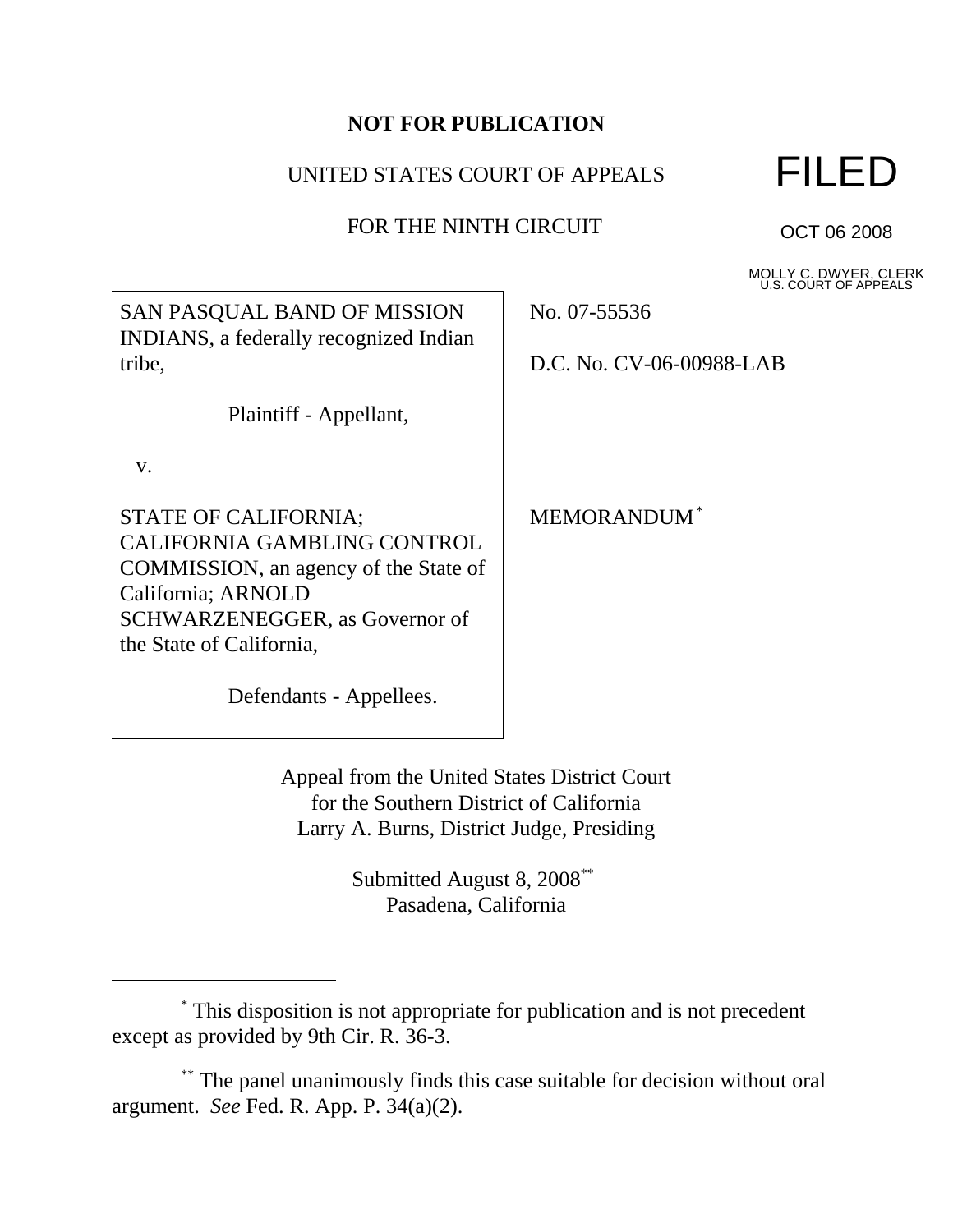Before: CANBY, BYBEE, and M. SMITH, Circuit Judges.

The San Pasqual Band of Mission Indians ("San Pasqual") brought this action against the State of California, the California Gambling Control Commission, and the Governor of California (collectively, "the State"). The complaint sought a declaratory judgment regarding the aggregate maximum number of slot machine licenses available to Indian tribes in California who were parties to approximately sixty essentially identical Indian Gaming Compacts between those tribes and the State. The district court dismissed San Pasqual's action for failure to join all other tribes with similar compacts, who were subject to the same licensing pool, as required parties under Federal Rule of Civil Procedure 19. San Pasqual brings this appeal to challenge that dismissal. We have jurisdiction pursuant to 28 U.S.C. § 1291, and we reverse.

We review for abuse of discretion a dismissal under Rule 19 for failure to join a required party. *See Dawavendewa v. Salt River Project*, 276 F.3d 1150, 1154 (9th Cir. 2002). We review de novo legal conclusions underlying the court's decision. *See Disabled Rights Action Comm. v. Las Vegas Events, Inc.*, 375 F.3d 861, 879 (9th Cir. 2004). De novo review may therefore extend to determinations whether a third party's interests would be impaired within the meaning of the